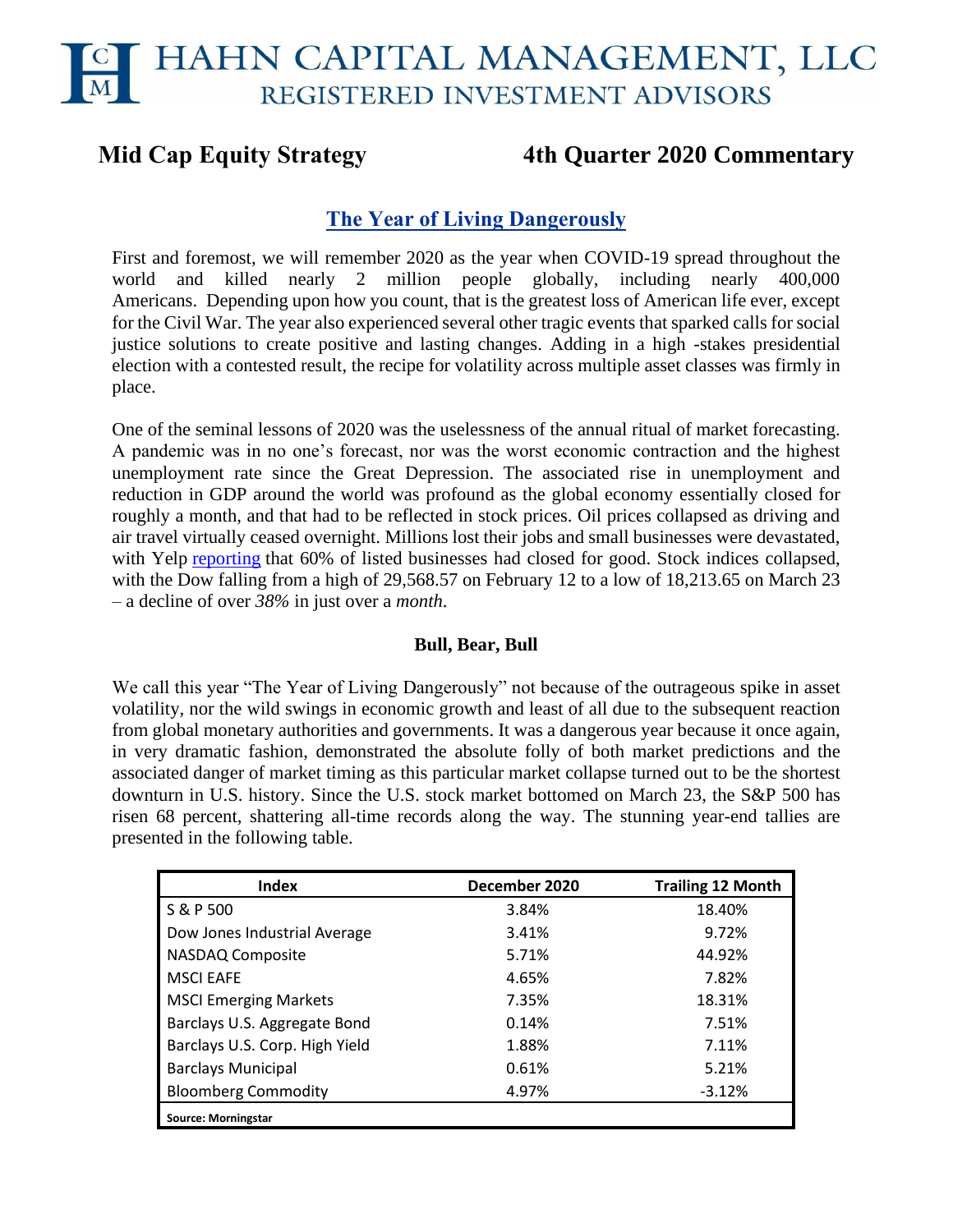According to CFRA Research, the S&P 500 experienced its fastest-ever bear market, clocking in at just 33 days before its third-fastest recovery to a breakeven level in about five months. Information technology stocks partied like it was 1999, with the tech-heavy NASDAQ Composite Index rising almost 45% for the year. Price did not matter for most of 2020, at least not in the conventional sense. Investors essentially abandoned valuation as a tool for evaluating risk versus reward. Growth stocks supercharged by low interest rates, digitization, work-from-home and other pandemic-related trends were continuously bid up and led the market higher. A brief handful of examples illustrate the point:

- Tesla's market value grew to \$670 billion, (and depending upon the day, it equals the approximate value of BMW, Mercedes, Volkswagen, Fiat/Chrysler, Ferrari, Honda, Toyota, Subaru, Mazda, Mitsubishi, Ford, and General Motors *combined*)
- FANGAM (Facebook, Amazon, Netflix, Google, Apple and Microsoft) stocks now have a larger market cap than every individual country except China
- Zoom gained 400%, Pinterest 250%, Overstock 600%, Moderna 400%, Plug Power 1000%, and Workhorse 550%, to name a few examples

The final quarter of 2020 will be remembered for many reasons, but perhaps none more consequential than the realization of at least three viable COVID-19 vaccines. Markets were cheered by the prospect of an end to the global pandemic and its weighty economic impact. Cyclical value stocks, those most beaten down in the COVID crisis, staged a late-year surge relative to growth stocks. Still, the divergence between growth and value was dramatic in 2020, with growth style indices outperforming their value counterparts by over 30 percentage points, on average, for the year. Bankruptcies mounted, particularly in retail, restaurants and automotive, ensnaring well-known brands: Brooks Brothers, Neiman Marcus, and JC Penny; California Pizza Kitchen, Ruby Tuesday, and Sizzler; Dollar Thrifty Automotive Group, Advantage Rent a Car, and Hertz.

The key question to answer is, why we did we experience this dramatic reversal in the stock market, despite the deep global economic contraction and on-going economic pain for so many, particularly small business owners, low-income consumers and many others? The short answer is MONEY. Lots of Money. The following graph shows how the money supply in the United States as expressed by the M2 monetary aggregate has developed and the annual rate of its growth. The year 2020was exceptional beyond all previous years and money inflation was very high.

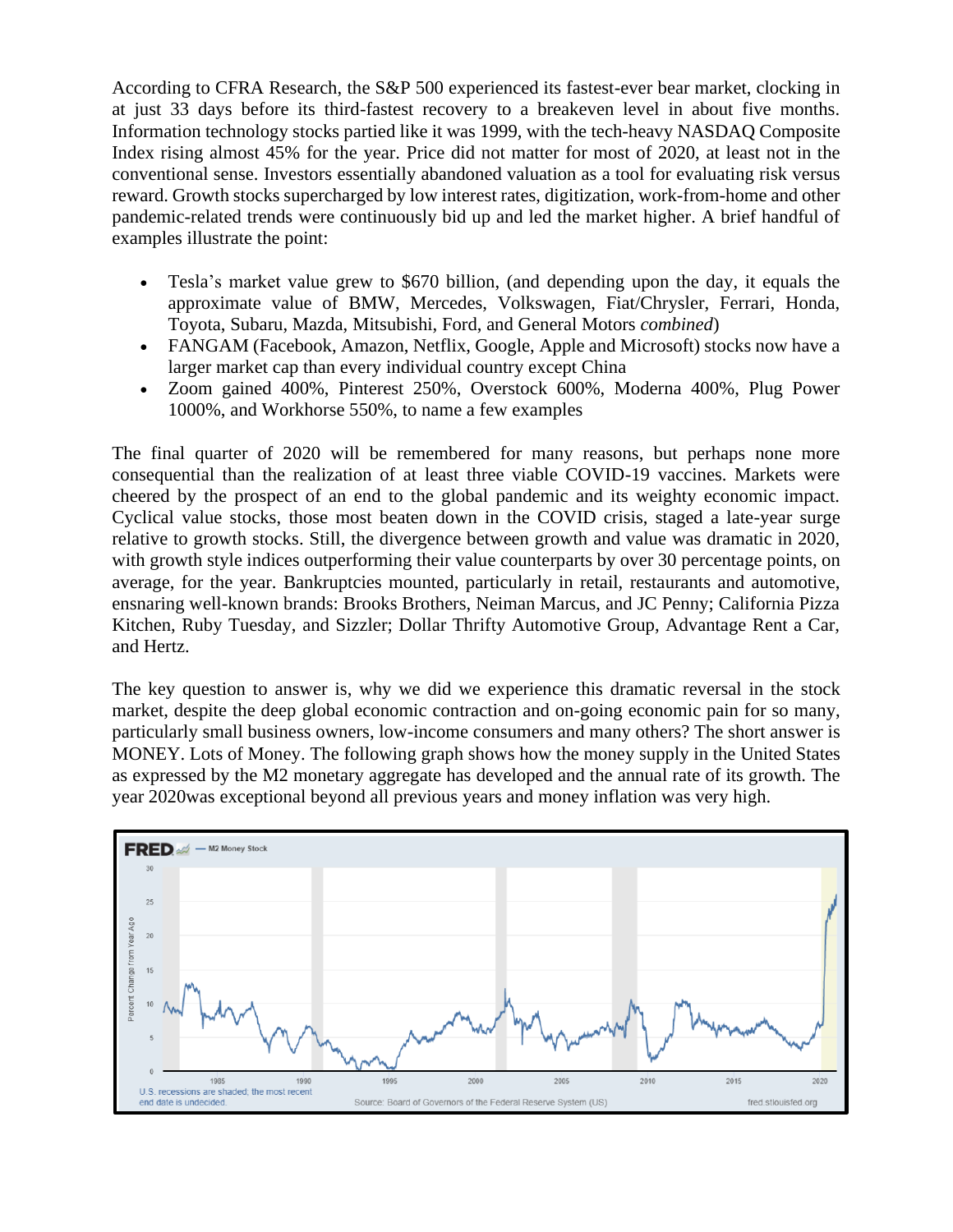Monetary inflation is one of the main reasons for the long-term growth in asset prices. The evergrowing quantity of money in circulation means that ever more and more money is chasing a limited amount of assets and is pushing their prices ever higher. This is nudged on by the direct and indirect effects of low interest rates, which are themselves seemingly artificially suppressed by the Fed. The combination of a soaring money supply, declining long-term interest rates (a primary determinant of discount rates) and a fair bit of speculative euphoria over the prospect of future returns, sent stock prices soaring higher after the 33-day collapse from late February to late March of this year.

# *Modern Monetary Theory (MMT)* rushed in to save the day….

Global governments, including the United States, tried to save their economies by printing and spending more money than ever before, and with the US budget deficit currently around -20% of GDP we remain hopeful that MMT will prove a temporary situation and soon the economy will be able to stand on its own feet. Yet with total U.S. indebtedness topping \$27 Trillion, the relief that this deficit spending provided may come at a price to be paid by future generations. The most likely culprit for future problems will be inflation.

Consumer price inflation concerns the prices of goods and services that we use every day. To a lesser extent, consumer price inflation is also influenced by asset prices, because it is affected by the prices for residences, for example, but otherwise it is primarily driven by non-financial items. Many economists are inclined to the opinion that officially reported consumer price inflation rather underestimates its actual level. Moreover, inflation does not affect everyone the same. There is a relationship between money inflation and consumer price inflation. The following graph shows the 5-year rolling percentage change in the money supply in circulation (M2) and the 5-year accumulated inflation.



Source: Statistica/Federal Reserve Bank

As the chart clearly demonstrates, there is a significant long-term relationship between growth in the M2 money supply and subsequent consumer inflation. Given the very significant decline in economic output and the likely pace of recovery, there will still be a very significant lag between the upturn in the money supply and any associated dangers of inflation. However, if there is something to worry about in the future, this would be amongst the top on our list of concerns. In the meantime, high unemployment, low associated wage growth and their impact on consumption of many different goods and services should give government and monetary authorities some time to reign in their current profligate policies.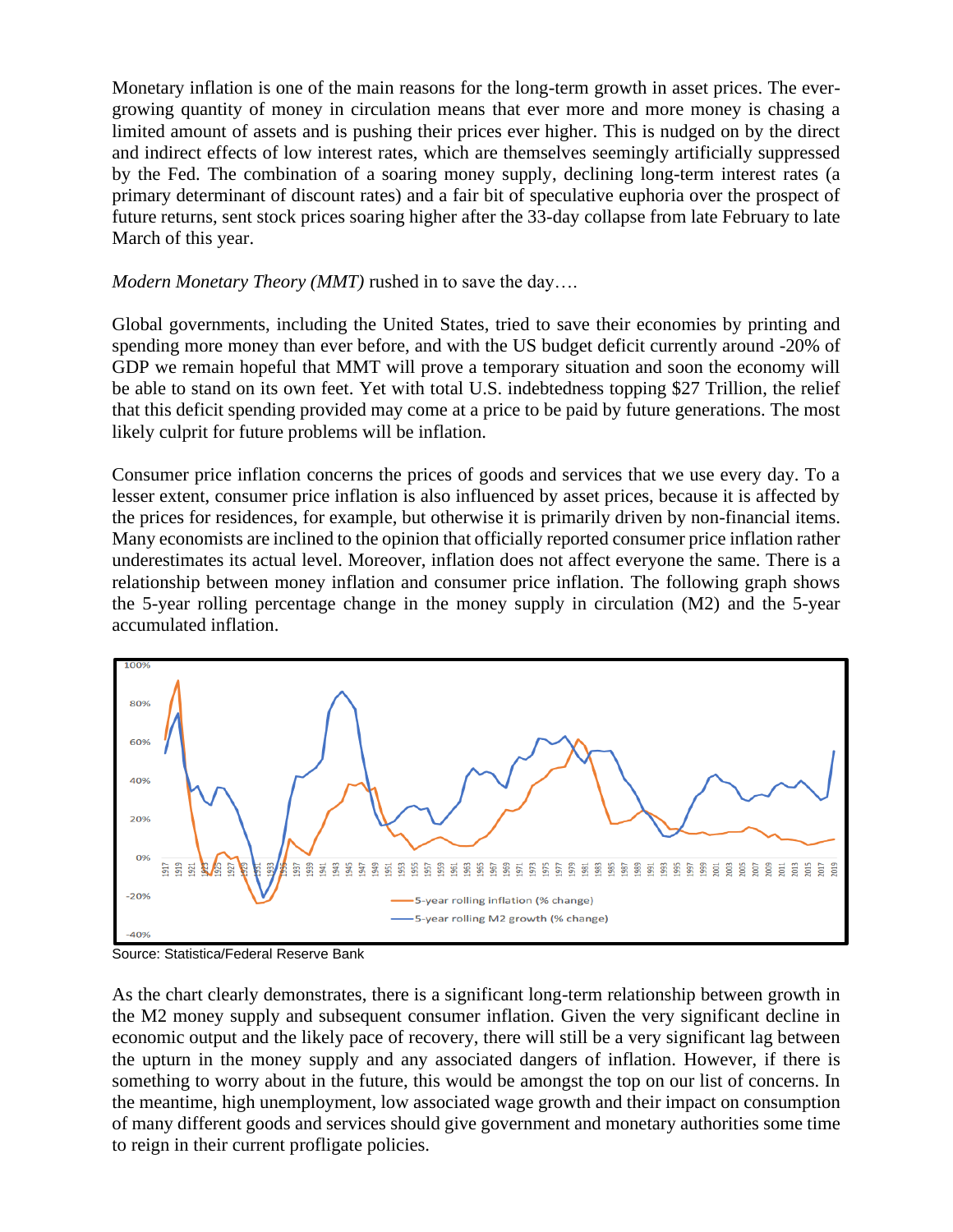# **Quarterly & Annual Performance**

Our return for the Hahn Capital Management Mid-Cap Value Composite was 25.64% gross of fees in the fourth quarter of 2020. For the quarter, we outperformed our primary benchmark, the Russell Mid-Cap Value Index, by 5.21 percentage points. For the quarter, sector allocations to Utilities (no holdings), Consumer Staples (no holdings), Information Technology, Financials (relative to the benchmark) contributed, while those to Energy (no holdings), Healthcare, Real Estate, Materials, Communication Services, Industrials and Cash detracted. The most significant relative performers during the quarter were Euronet Worldwide (EEFT), AirLease (AL), Albemarle (ALB), and EastWest Bancorp (EWBC), while the most significant underperformers were Equinix (EQIX), Genpact (G), SEI Investments (SEI), and Becton Dickinson (BDX).

| QTD HCM vs. Russell Mid-Cap Value Index - Quarter Ended 12/31/2020 |             |              |             |             |              |             |               |               |               |                |              |
|--------------------------------------------------------------------|-------------|--------------|-------------|-------------|--------------|-------------|---------------|---------------|---------------|----------------|--------------|
| LINKED PERFORMANCE BY SECTORS                                      |             |              |             |             |              |             |               |               |               |                |              |
| <b>BENCHMARK: Russell Midcap Value Index</b>                       |             |              |             |             |              |             |               |               |               |                |              |
| <b>PORTFOLIO: Model Account</b>                                    |             |              |             |             |              |             |               |               |               |                |              |
|                                                                    | <b>PORT</b> | <b>BENCH</b> | <b>DIFF</b> | <b>PORT</b> | <b>BENCH</b> | <b>DIFF</b> | <b>SECTOR</b> | <b>STOCK</b>  | <b>ACTIVE</b> | <b>PASSIVE</b> | <b>TOTAL</b> |
| <b>GICS Sector</b>                                                 | Weight      | Weight       | Weight      | Return      | Return       | Return      | SELECT        | <b>SELECT</b> | <b>CONTR</b>  | <b>CONTR</b>   | <b>CONTR</b> |
| Real Estate                                                        | 16.43%      | 10.20%       | 6.24%       | 11.42%      | 16.42%       | $-5.00%$    | $-0.24%$      | $-0.90%$      | $-1.14%$      | 0.00%          | $-1.14%$     |
| Industrials                                                        | 16.69%      | 17.37%       | $-0.67%$    | 28.36%      | 19.69%       | 8.67%       | $-0.02%$      | 1.44%         | 1.42%         | 0.00%          | 1.42%        |
| Financials                                                         | 18.44%      | 15.03%       | 3.41%       | 40.62%      | 29.32%       | 11.30%      | 0.29%         | 1.71%         | 2.00%         | 0.01%          | 2.01%        |
| <b>Information Technology</b>                                      | 17.24%      | 9.77%        | 7.47%       | 30.58%      | 25.75%       | 4.83%       | 0.45%         | 0.75%         | 1.20%         | 0.00%          | 1.20%        |
| <b>Health Care</b>                                                 | 13.32%      | 7.85%        | 5.47%       | 11.56%      | 16.00%       | $-4.44%$    | $-0.25%$      | $-0.63%$      | $-0.88%$      | 0.00%          | $-0.88%$     |
| Consumer Discretionary                                             | 10.61%      | 12.13%       | $-1.52%$    | 31.83%      | 20.51%       | 11.33%      | 0.00%         | 1.17%         | 1.17%         | 0.01%          | 1.18%        |
| Materials                                                          | 2.87%       | 7.29%        | $-4.42%$    | 65.68%      | 24.95%       | 40.73%      | $-0.21%$      | 1.00%         | 0.79%         | 0.00%          | 0.79%        |
| Energy                                                             | 0.00%       | 3.58%        | $-3.58%$    | 0.00%       | 38.56%       | $-38.56%$   | $-0.62%$      | 0.00%         | $-0.62%$      | 0.00%          | $-0.62%$     |
| Communication Services                                             | 1.46%       | 4.01%        | $-2.56%$    | 17.45%      | 21.90%       | $-4.45%$    | $-0.04%$      | $-0.07%$      | $-0.11%$      | 0.00%          | $-0.11%$     |
| <b>Consumer Staples</b>                                            | 0.00%       | 4.15%        | $-4.15%$    | 0.00%       | 6.74%        | $-6.74%$    | 0.62%         | 0.00%         | 0.62%         | 0.00%          | 0.62%        |
| Utilities                                                          | 0.00%       | 8.62%        | $-8.62%$    | 0.00%       | 5.93%        | $-5.93%$    | 1.34%         | 0.00%         | 1.34%         | 0.00%          | 1.34%        |
| Cash                                                               | 2.93%       | 0.00%        | 2.93%       | 0.04%       | 0.00%        | 0.04%       | $-0.63%$      | 0.00%         | $-0.63%$      | 0.00%          | $-0.63%$     |
| <b>Total Portfolio</b>                                             |             |              |             | 25.58%      | 20.41%       | 5.17%       | 0.69%         | 4.48%         | 5.17%         | 0.00%          | 5.17%        |

# **Hahn Capital Quarterly Performance Attribution – 4Q20**

# **Relative Performance by Stock – Quarter and Year Ended December 31, 2020**

| As of December 31, 2020                                                                                          |       |                                                                    |                                                                          |          |  |                          |       |  |                            |          |  |  |
|------------------------------------------------------------------------------------------------------------------|-------|--------------------------------------------------------------------|--------------------------------------------------------------------------|----------|--|--------------------------|-------|--|----------------------------|----------|--|--|
| <b>Attribution Analysis - Notable Performers by Sector &amp; Stock</b>                                           |       |                                                                    |                                                                          |          |  |                          |       |  |                            |          |  |  |
| <b>Notable Performers by Sector</b>                                                                              |       |                                                                    |                                                                          |          |  |                          |       |  |                            |          |  |  |
|                                                                                                                  |       |                                                                    |                                                                          |          |  |                          |       |  |                            |          |  |  |
|                                                                                                                  |       |                                                                    | Quarter Ended 12/31/2020 - Portfolio vs Russell Midcap Value Index       |          |  |                          |       |  |                            |          |  |  |
| <b>Bottom Four Sectors</b><br><b>Top Four Holdings</b><br><b>Bottom Four Holdings</b><br><b>Top Four Sectors</b> |       |                                                                    |                                                                          |          |  |                          |       |  |                            |          |  |  |
| <b>Total Attribution</b>                                                                                         |       |                                                                    | <b>Total Attribution</b>                                                 |          |  | <b>Total Attribution</b> |       |  | <b>Total Attribution</b>   |          |  |  |
| 1 EURONET WORLDWIDE INC.                                                                                         | 1.28% |                                                                    | 1 EQUINIX INC.                                                           | $-1.18%$ |  | 1 Financials             | 2.01% |  | 1 Real Estate              | $-1.14%$ |  |  |
| 2 AIR LEASE CORP                                                                                                 | 0.97% |                                                                    | 2 GENPACT LTD                                                            | $-0.82%$ |  | 2 Industrials            | 1.42% |  | 2 Health Care              | $-0.88%$ |  |  |
| 3 ALBEMARLE CORP                                                                                                 | 0.97% |                                                                    | 3 SELINVESTMENTS COMPANY                                                 | $-0.39%$ |  | 3 Utilities              | 1.34% |  | 3 Cash                     | $-0.63%$ |  |  |
| 4 EAST WEST BANCORP INC                                                                                          | 0.73% | 4 BECTON DICKINSON AND CO.<br>$-0.37%$<br>4 Information Technology |                                                                          |          |  |                          | 1.20% |  | 4 Energy                   | $-0.62%$ |  |  |
|                                                                                                                  |       |                                                                    |                                                                          |          |  |                          |       |  |                            |          |  |  |
|                                                                                                                  |       |                                                                    |                                                                          |          |  |                          |       |  |                            |          |  |  |
|                                                                                                                  |       |                                                                    | Year-to-Date Ended 12/31/2020 - Portfolio vs. Russell Midcap Value Index |          |  |                          |       |  |                            |          |  |  |
| <b>Top Four Holdings</b>                                                                                         |       |                                                                    | <b>Bottom Four Holdings</b>                                              |          |  | <b>Top Four Sectors</b>  |       |  | <b>Bottom Four Sectors</b> |          |  |  |
| <b>Total Attribution</b>                                                                                         |       |                                                                    | <b>Total Attribution</b>                                                 |          |  | <b>Total Attribution</b> |       |  | <b>Total Attribution</b>   |          |  |  |
| 1 EQUINIX INC                                                                                                    | 1.81% |                                                                    | 1 HEXCEL CORP                                                            | $-1.61%$ |  | 1 Real Estate            | 2.73% |  | 1 Industrials              | $-2.20%$ |  |  |
| 2 ALBEMARLE CORP                                                                                                 | 1.24% |                                                                    | 2 BECTON DICKINSON AND CO                                                | $-1.42%$ |  | 2 Financials             | 1.77% |  | 2 Consumer Discretionary   | $-1.31%$ |  |  |
| 3 SLM CORP                                                                                                       | 1.04% |                                                                    | 3 EURONET WORLDWIDE INC.                                                 | $-1.05%$ |  | 3 Energy                 | 1.48% |  | 3 Communication Services   | $-0.71%$ |  |  |
| 4 ALEXANDRIA REAL ESTATE EQUIT                                                                                   | 0.78% |                                                                    | 4 GENPACT LTD                                                            | $-0.89%$ |  | 4 Utilities              | 0.84% |  | 4 Information Technology   | $-0.32%$ |  |  |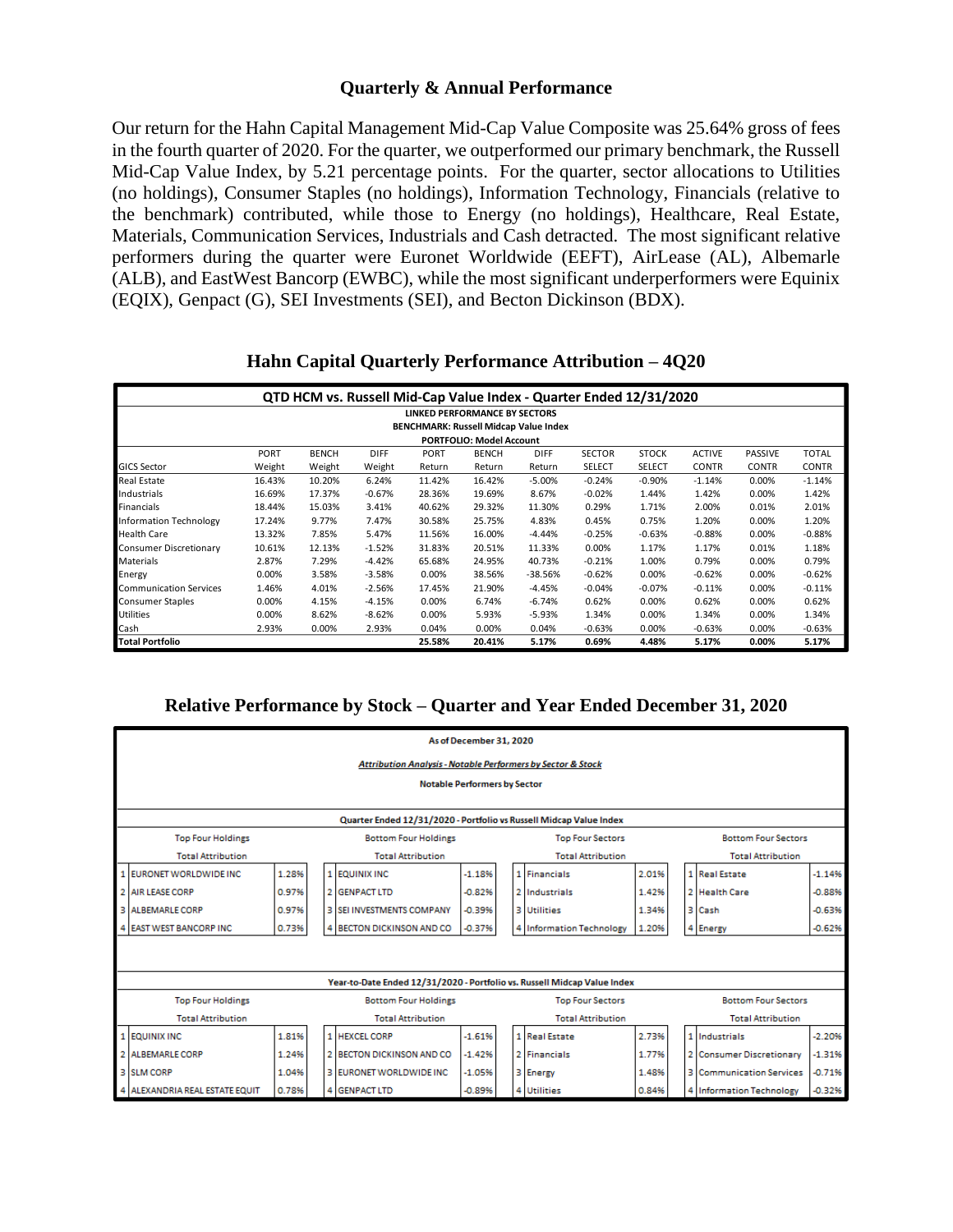For the year 2020, our return for the Hahn Capital Management Mid-Cap Value Composite was 7.57% gross of fees, and we outperformed our primary benchmark, the Russell Mid-Cap Value Index, by 2.60 percentage points. For the year overweight sector allocations to Healthcare and Information Technology and underweight sector allocations to Energy and Utilities contributed to performance, while overweight allocations to Real Estate and underweight allocations to Materials and Communications Services detracted. The most significant relative performers during the year were Equinix (EQIX), Albemarle (ALB), SLM Corp (SLM) and Alexandria Real Estate (ARE), while the most significant underperformers were Hexcel (HXL), Becton Dickinson (BDX), Euronet Worldwide (EEFT), and Genpact (G).

| YTD HCM vs. Russell Mid-Cap Value Index - Period Ended 12/31/2020 |        |              |             |             |              |             |               |               |               |                |              |  |
|-------------------------------------------------------------------|--------|--------------|-------------|-------------|--------------|-------------|---------------|---------------|---------------|----------------|--------------|--|
| LINKED PERFORMANCE BY SECTORS                                     |        |              |             |             |              |             |               |               |               |                |              |  |
| <b>BENCHMARK: Russell Midcap Value Index</b>                      |        |              |             |             |              |             |               |               |               |                |              |  |
| <b>PORTFOLIO: Model Account</b>                                   |        |              |             |             |              |             |               |               |               |                |              |  |
|                                                                   | PORT   | <b>BENCH</b> | <b>DIFF</b> | <b>PORT</b> | <b>BENCH</b> | <b>DIFF</b> | <b>SECTOR</b> | <b>STOCK</b>  | <b>ACTIVE</b> | <b>PASSIVE</b> | <b>TOTAL</b> |  |
| <b>GICS Sector</b>                                                | Weight | Weight       | Weight      | Return      | Return       | Return      | SELECT        | <b>SELECT</b> | <b>CONTR</b>  | <b>CONTR</b>   | <b>CONTR</b> |  |
| <b>Real Estate</b>                                                | 17.29% | 12.13%       | 5.17%       | 9.78%       | $-9.61%$     | 19.39%      | $-0.98%$      | 3.72%         | 2.74%         | $-0.01%$       | 2.73%        |  |
| Industrials                                                       | 17.35% | 14.59%       | 2.76%       | 0.13%       | 14.01%       | $-13.87%$   | 0.17%         | $-2.37%$      | $-2.20%$      | 0.00%          | $-2.20%$     |  |
| <b>Financials</b>                                                 | 16.54% | 16.18%       | 0.36%       | 5.68%       | $-2.41%$     | 8.09%       | 0.49%         | 1.28%         | 1.77%         | 0.00%          | 1.77%        |  |
| <b>Information Technology</b>                                     | 15.05% | 8.75%        | 6.30%       | 10.59%      | 22.21%       | $-11.62%$   | 1.22%         | $-1.54%$      | $-0.32%$      | 0.00%          | $-0.32%$     |  |
| <b>Health Care</b>                                                | 13.35% | 7.85%        | 5.50%       | 16.47%      | 23.32%       | $-6.86%$    | 0.88%         | $-0.86%$      | 0.02%         | $-0.01%$       | 0.01%        |  |
| <b>Consumer Discretionary</b>                                     | 10.66% | 10.17%       | 0.49%       | $-2.96%$    | 6.58%        | $-9.54%$    | $-0.41%$      | $-0.90%$      | $-1.31%$      | 0.00%          | $-1.31%$     |  |
| Materials                                                         | 2.33%  | 7.03%        | $-4.70%$    | 105.56%     | 26.96%       | 78.60%      | $-0.94%$      | 1.27%         | 0.33%         | 0.00%          | 0.33%        |  |
| Energy                                                            | 1.21%  | 4.06%        | $-2.85%$    | $-42.02%$   | $-32.99%$    | $-9.03%$    | 1.19%         | 0.29%         | 1.48%         | 0.00%          | 1.48%        |  |
| <b>Communication Services</b>                                     | 0.37%  | 3.94%        | $-3.58%$    | 17.45%      | 23.26%       | $-5.81%$    | $-0.65%$      | $-0.06%$      | $-0.71%$      | 0.00%          | $-0.71%$     |  |
| <b>Consumer Staples</b>                                           | 0.00%  | 4.72%        | $-4.72%$    | 0.00%       | 2.85%        | $-2.85%$    | 0.01%         | 0.00%         | 0.01%         | 0.00%          | 0.01%        |  |
| <b>Utilities</b>                                                  | 0.00%  | 10.58%       | $-10.58%$   | 0.00%       | $-5.66%$     | 5.66%       | 0.84%         | 0.00%         | 0.84%         | 0.00%          | 0.84%        |  |
| Cash                                                              | 0.00%  | 0.00%        | 0.00%       | 0.00%       | 0.00%        | 0.00%       | 0.00%         | 0.00%         | 0.00%         | 0.00%          | 0.00%        |  |
| <b>Total Portfolio</b>                                            |        |              |             | 8.03%       | 4.96%        | 3.06%       | 2.24%         | 0.82%         | 3.06%         | 0.00%          | 3.06%        |  |

# **Hahn Capital Annual Performance Attribution – 2020**

# **HCM MID-CAP VALUE COMPOSITE PERFORMANCE HISTORY**

| % Annualized<br><b>Returns</b><br>As of 12/31/2020 | <b>40 2020</b> | 1 Year   | <b>3 Years</b> | <b>5 Years</b> | <b>7 Years</b> | <b>10 Years</b> | <b>Since</b><br><b>Inception</b><br>$06 - 30 - 88$ |
|----------------------------------------------------|----------------|----------|----------------|----------------|----------------|-----------------|----------------------------------------------------|
| <b>HCM</b> Gross<br>of Fees                        | $25.64\%$      | $7.57\%$ | 8.58%          | 11.12%         | 8.36%          | 11.81%          | 13.87%                                             |
| <b>HCM</b> Net<br>of Fees                          | 25.39%         | 6.49%    | $7.51\%$       | 10.03%         | $7.29\%$       | 10.72%          | 12.76%                                             |
| <b>Russell Mid Cap</b><br><b>Value Index</b>       | 20.43%         | 4.97%    | 5.37%          | 9.73%          | 8.22%          | 10.49%          | 11.24%                                             |
| <b>Russell Mid Cap</b><br><b>Index</b>             | $19.91\%$      | 17.10%   | 11.61%         | 13.40%         | 10.96%         | 12.41%          | 11.68%                                             |

*[Link to: HCM Performance Disclosures](https://img1.wsimg.com/blobby/go/c17b70fa-11ea-4e3b-9a08-77e0dd611618/downloads/Hahn_Performance_Disclosure.pdf?ver=1611330563060)*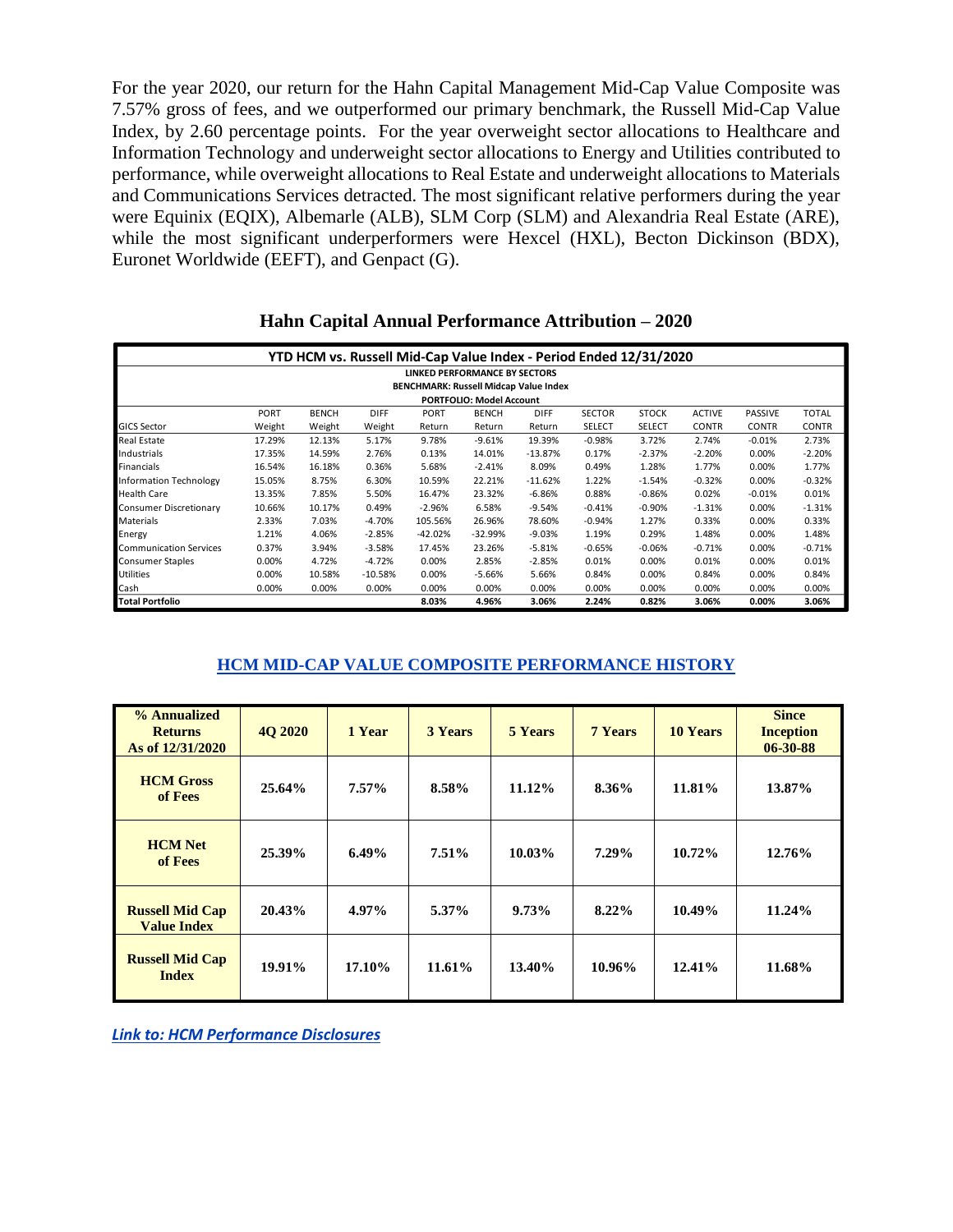# **PORTFOLIO ACTIVITY**

# **New Positions**

**Virtu Financial (VIRT)** - Virtu is a global financial technology company delivering innovative, transparent trading solutions that are designed to reduce investors' end-to-end cost and provide reliable liquidity to global markets. Virtu's solutions create transparency that enables market participants to make better, more informed decisions and that these tools provide all investors with a benefit by making markets that are more efficient.

Virtu's technology is used to solve problems and reduce risk. Virtu's application of technology to create solutions, automate processes and enhance risk controls has enabled it to provide customized, reliable liquidity and raise the bar of transparency into client order handling and trade analysis.

Virtu is a global business, providing its financial technology solutions on 5 continents with offices in 9 countries. As the largest market share competitor in the global market making business, Virtu trades or provides trading and risk management solutions for over 25,000 different securities, listed on 235 discrete venues comprising over 60 global markets in 50 countries.

With 2020 revenues approaching \$2 billion, Virtu is an exceptionally profitable company, with adjusted returns on invested capital exceeding 20%, after-tax net margins exceeding 15% and a long-term track record of increasing market share, organic growth and well-timed, value enhancing strategic acquisitions. A unique aspect of Virtu's business is that when asset market conditions become more difficult and volatile, usually during times of crisis or economic stress, the value of Virtu's solutions is enhanced and subsequently, the business becomes more profitable. In this unique way, Virtu acts as somewhat of a natural hedge to a long-only portfolio, particularly during times of asset market stress.

Virtu also maintains extraordinary capital discipline, targeting a 50-60% dividend pay-out ratio (% of net income). This focus on capital discipline has resulted in excess market returns for Virtu shareholders, a trend we expect to continue for years into the future, particularly if volatile markets persist for any significant length of time.

# **Positions Increased**

There were no positions increased during the quarter.

# **Positions Reduced**

There were no positions reduced during the quarter.

# **Positions Sold**

There were no positions sold during the quarter.